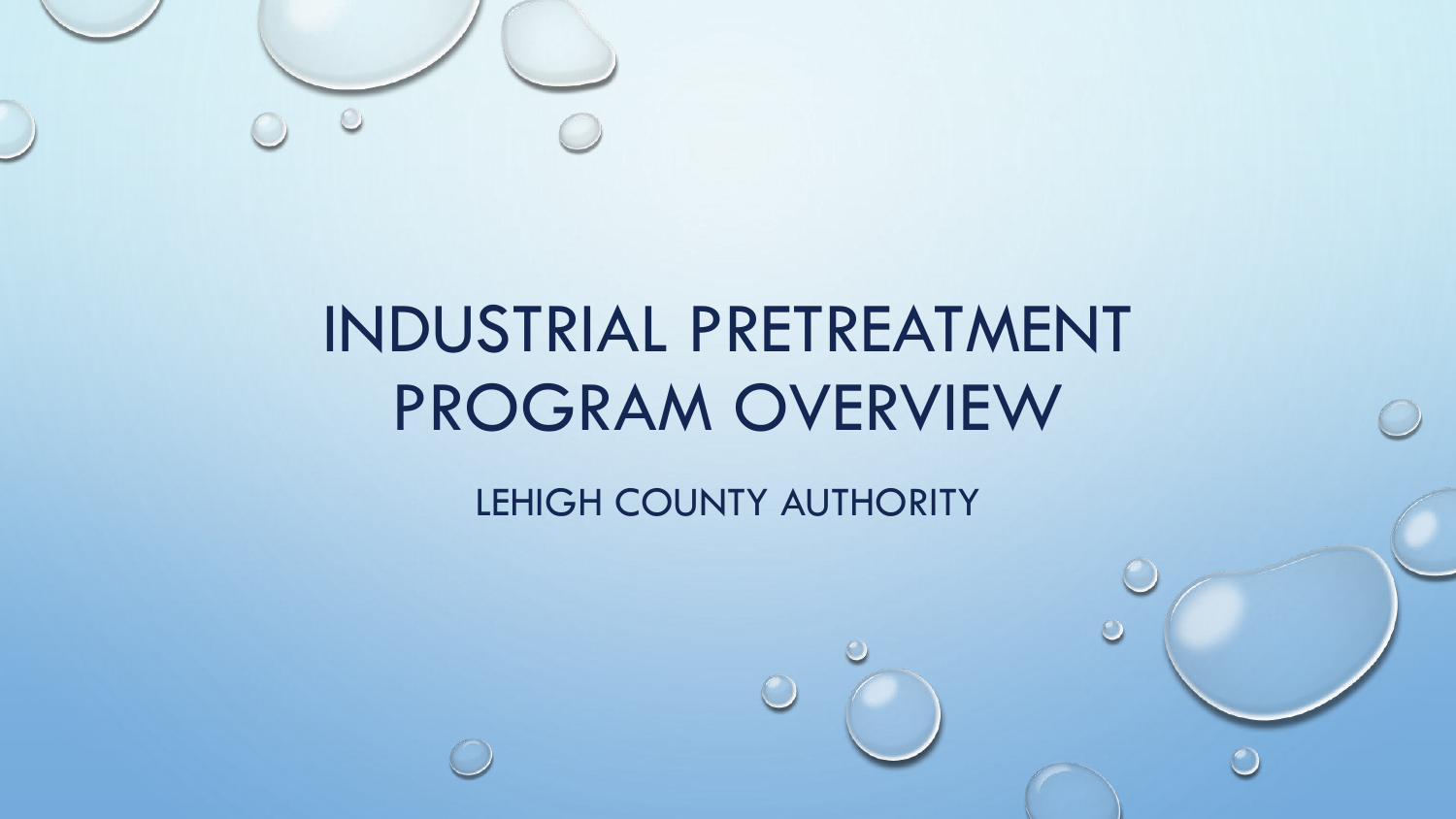### WHAT IS THE NATIONAL PRETREATMENT PROGRAM?  $\bigcirc$

- 1970 EPA created by executive order
- 1972 Congress passed the Federal Water Pollution Control Act
	- Known as the Clean Water Act
	- NPDES Program created
		- Direct dischargers
- $\ge$  1978 40 CFR 403 Established
	- Indirect discharger regulations
	- Litigation
- $\ge$ 1981 Final regulation

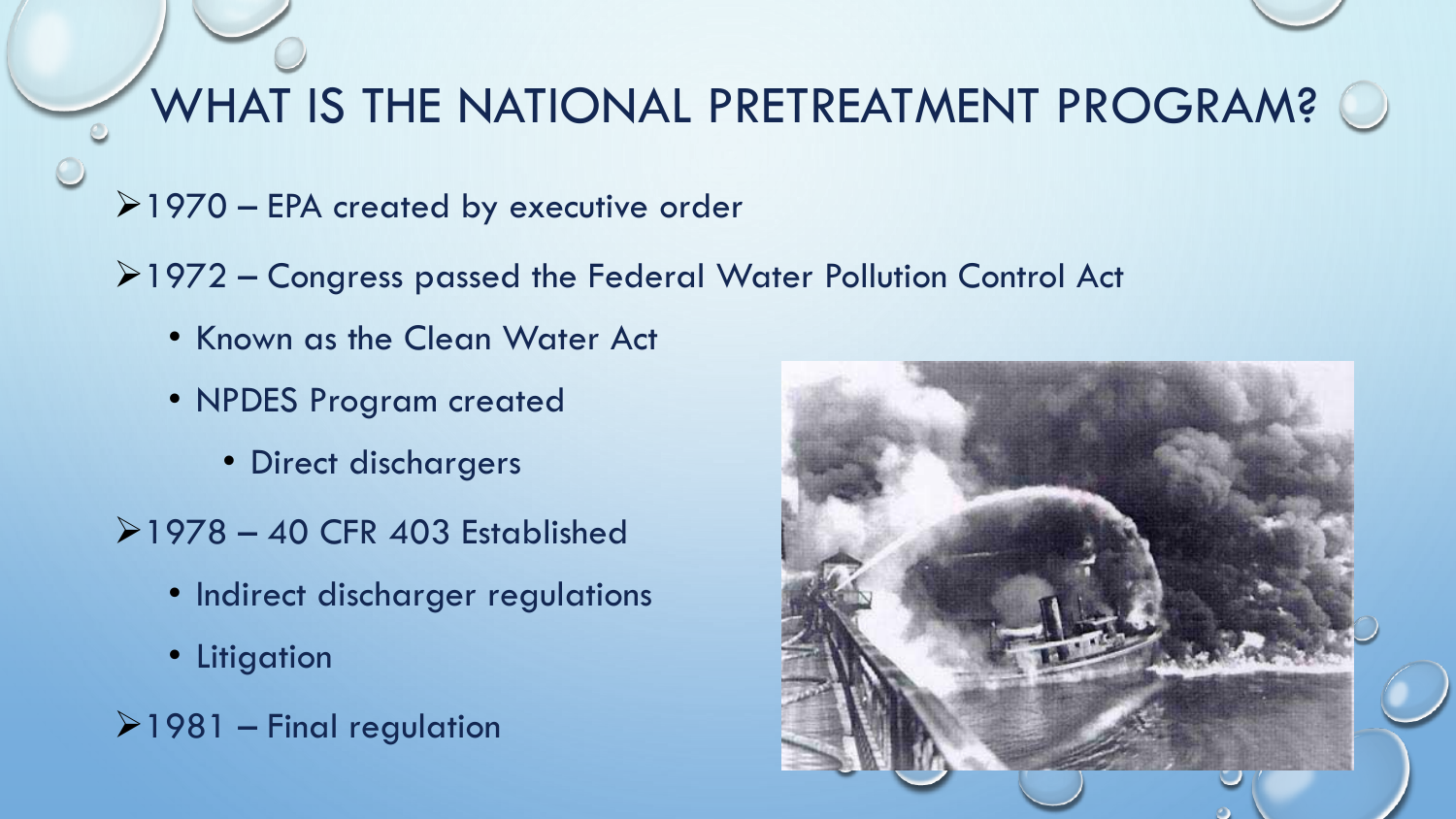



Prevent the introduction of pollutants into a POTW that will

- Interfere with the operation of the POTW, including interference with its use or disposal of municipal sludge
- Will pass through the treatment works or otherwise be incompatible with such works

 $\blacktriangleright$ Improve opportunities to recycle and reclaim municipal and industrial wastewaters and sludges.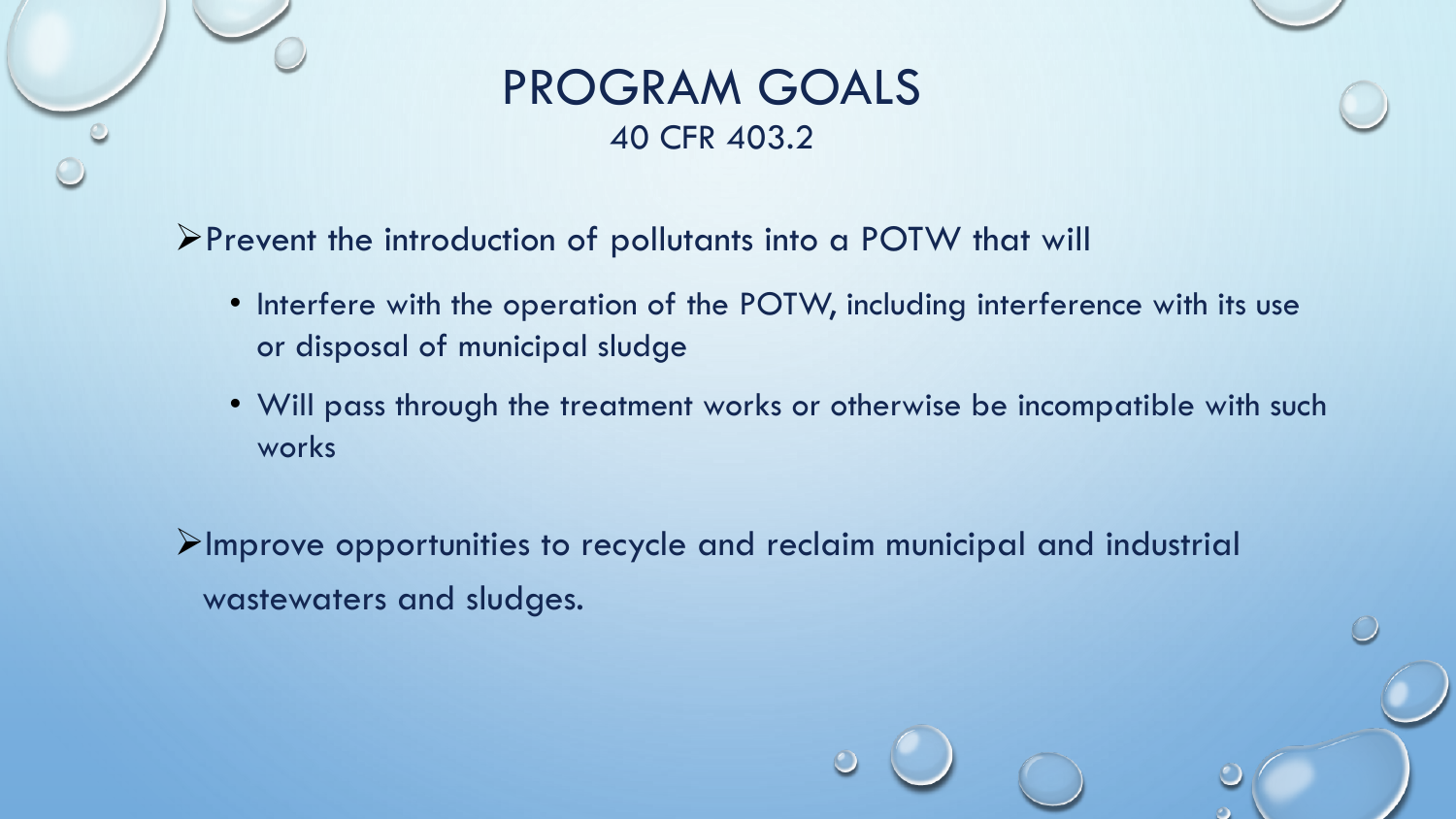

### CONTROL AUTHORITY

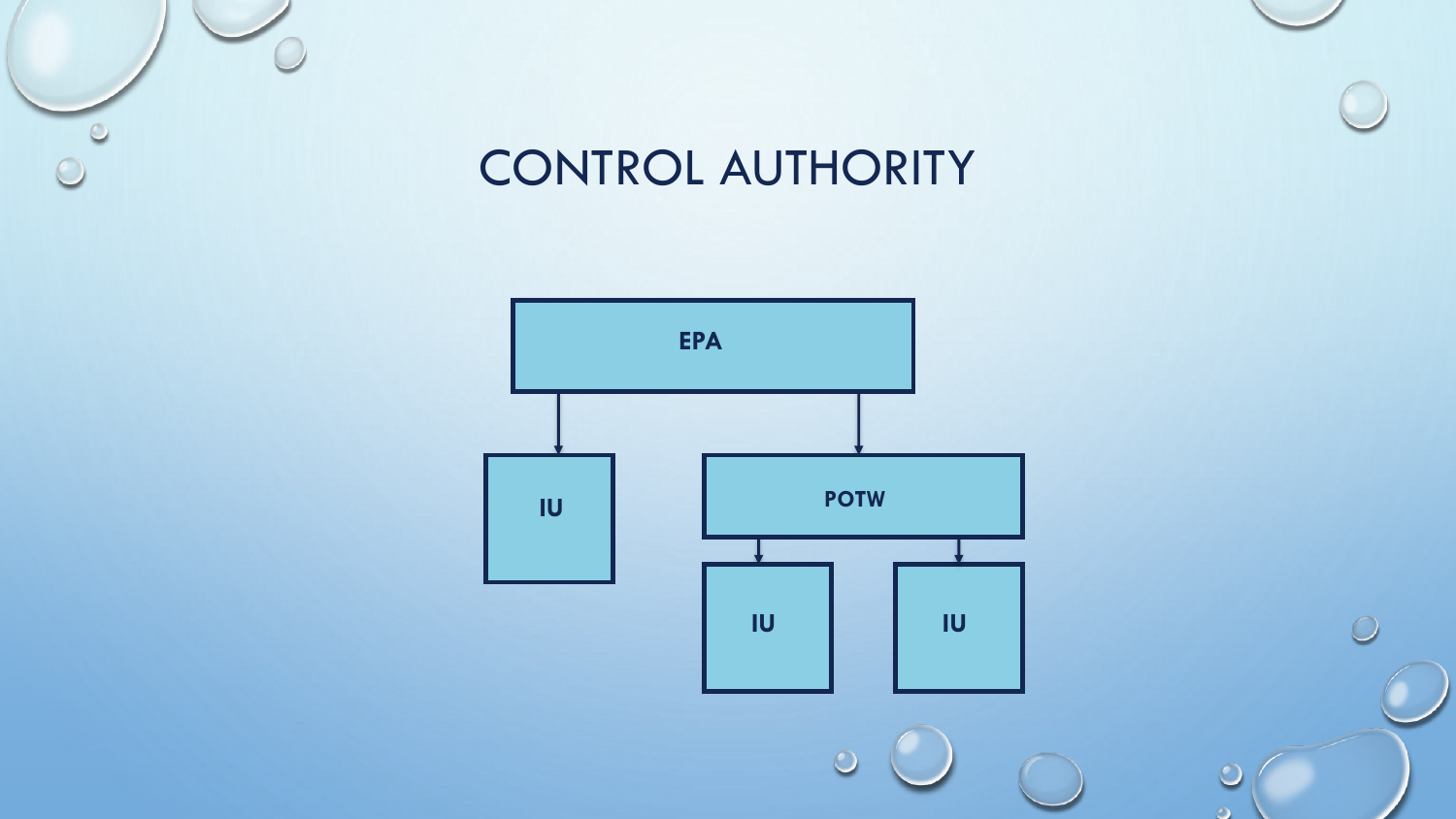### CONTROL AUTHORITY

- POTW Pretreatment Program requirements
- Develop and maintain an approved program
	- Legal authority
- Evaluate compliance of regulated industrial users
- Initiate enforcement against industrial users
- Submit reports to approval authority
	- Annual pretreatment report
- Develop local limits (required by the NPDES)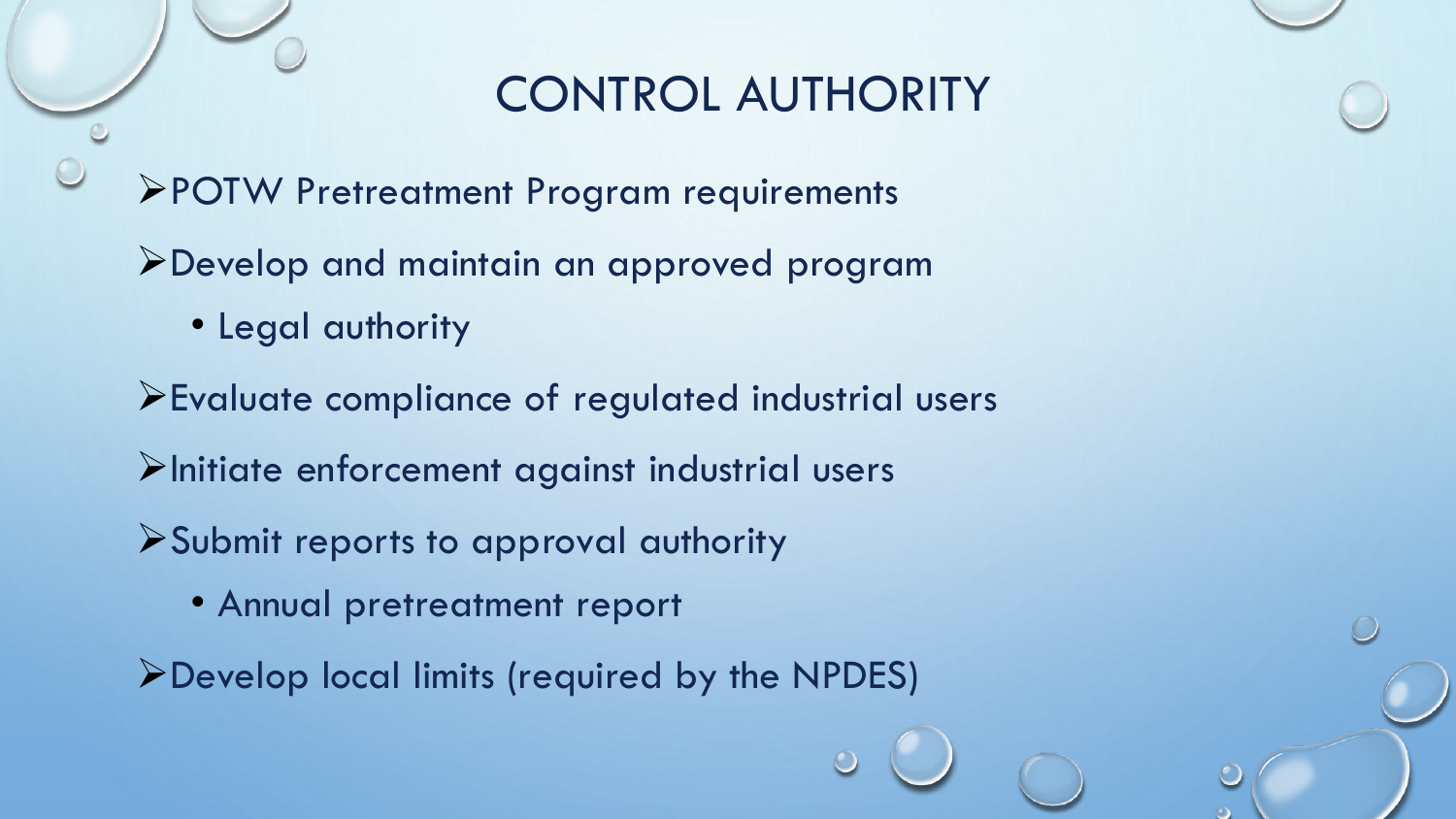# PROHIBITED DISCHARGES

#### General prohibitions

• Pass through/Interference

#### Specific prohibitions

- Fire/Explosion hazard
- Corrosive (<5.0)
- Heat  $(>104^{\circ}F)$
- Interference
- Oil in amounts that would cause pass through
- Hauled pollutants except in designated locations

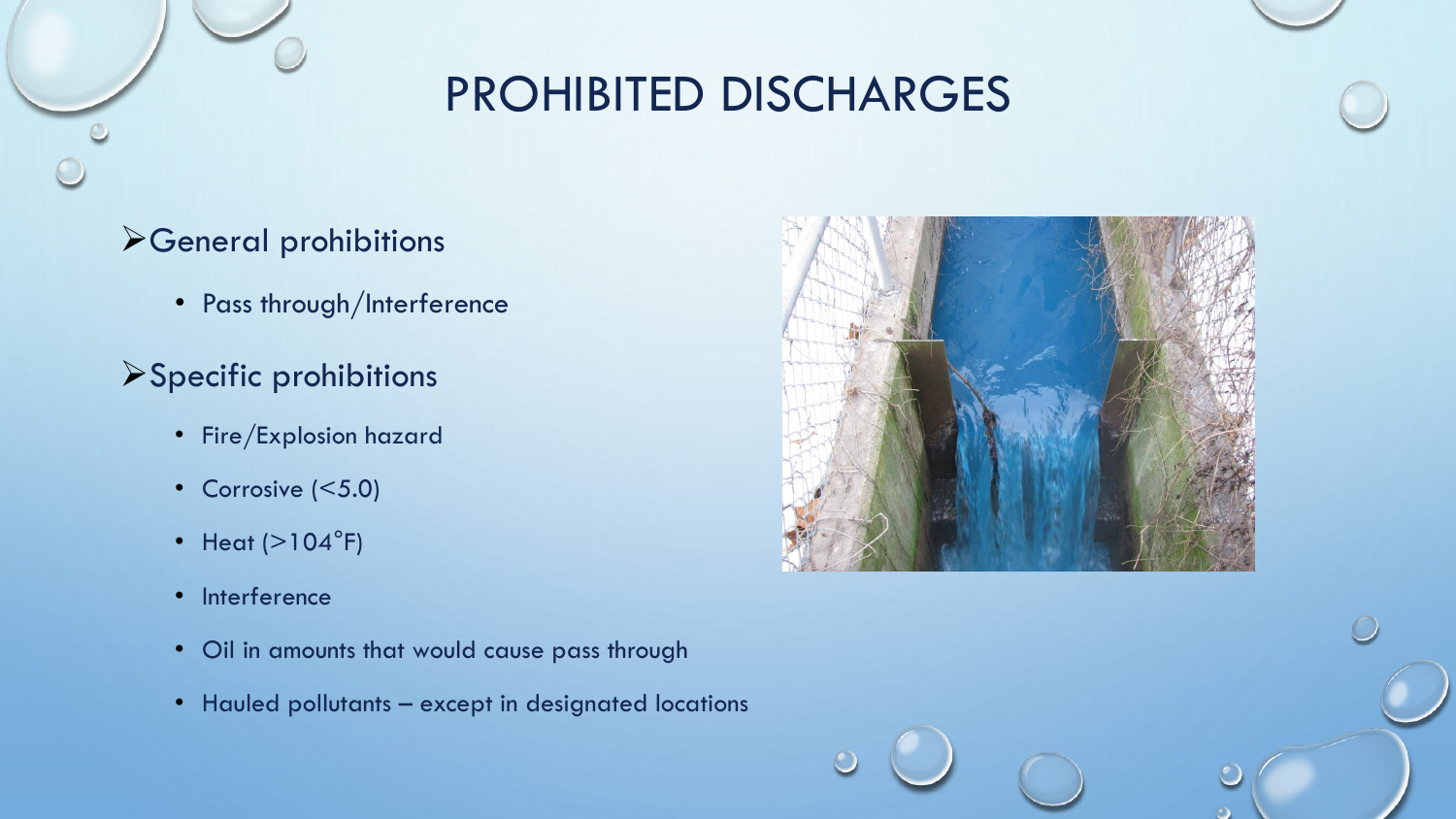### INDIRECT DISCHARGERS

Industrial Users that discharge to a POTW

Regulated through the Pretreatment Program

National Pretreatment Program puts most of the responsibility on local

municipalities

1,600 POTWs regulating ~23,000 significant users

**E**Includes hauled waste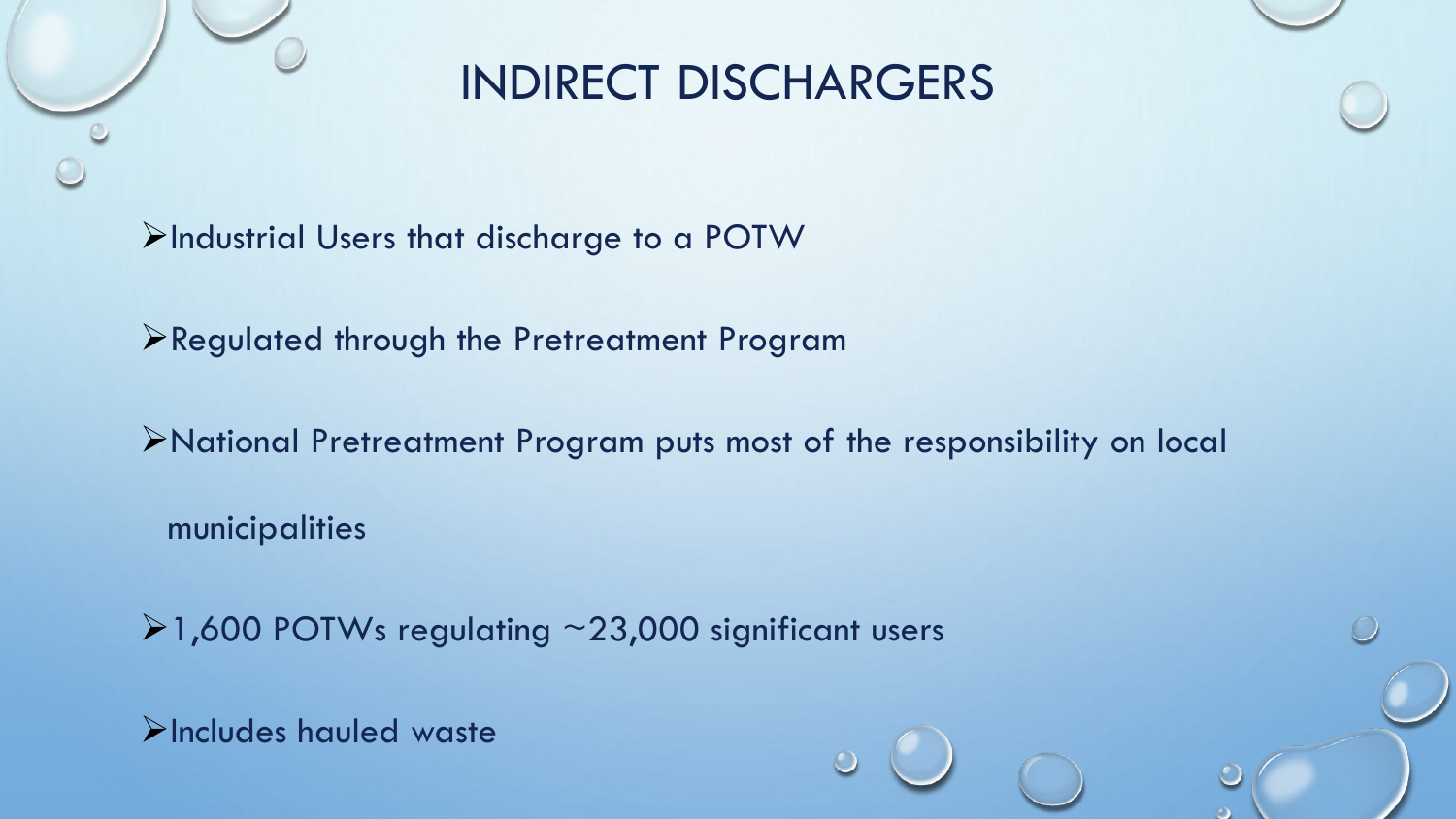

#### Significant user

- More than 25,000 gpd
- Subject to categorical standards
- Contributes a process stream of  $>5\%$  of the hydraulic/organic loading of POTW
- Reasonable potential to affect the POTW operation

#### Nonsignificant user

• Can be categorical if they meet NSCIU requirements

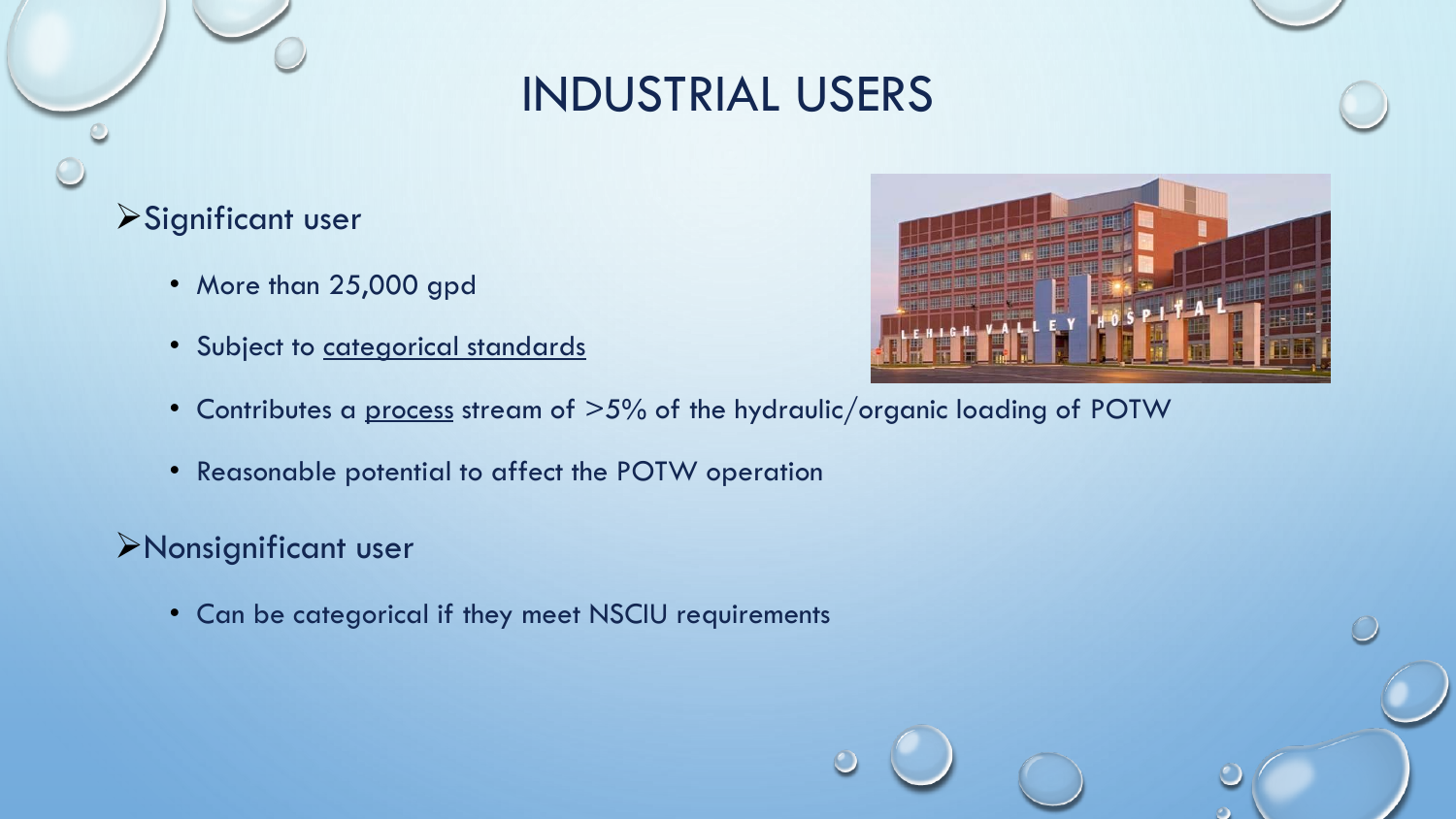### CATEGORICAL USER

EPA has established standards for 35 categories for indirect dischargers

• 40 CFR Chapter I, Subchapter N, Parts 405-471

Developed for PSES & PSNS

LCA currently permits 7 Categorical industries

- Metal Finishing (3)
- Electrical Components
- Pharmaceutical (2)
- Coil coating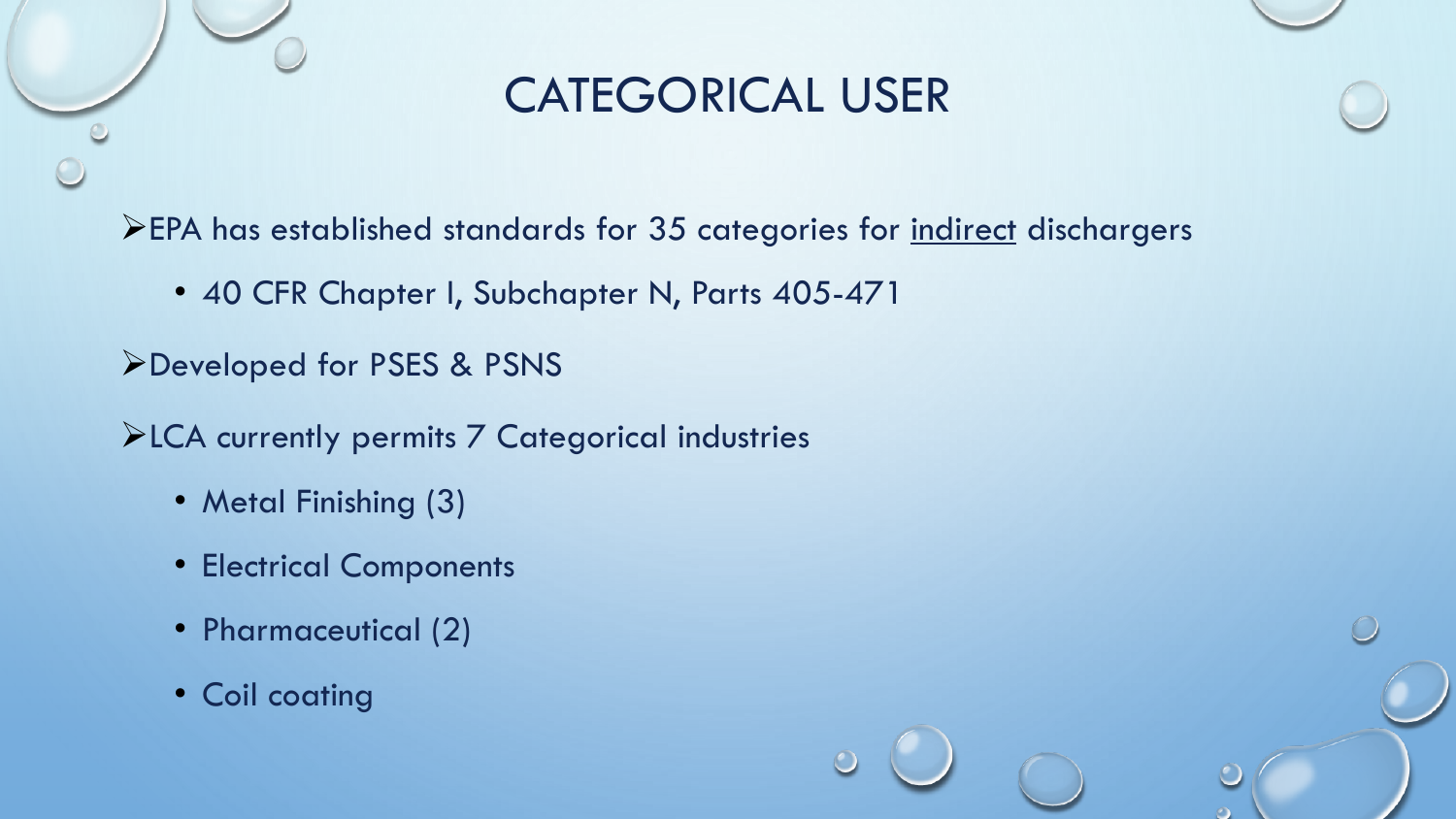# LCA PRETREATMENT PROGRAM

~6,000,000 gallons of industrial waste daily

Categorical users

• 7 permitted users

Nonsignificant categorical users

- 3 classified users
- Significant noncategorical users
	- 30 permitted users

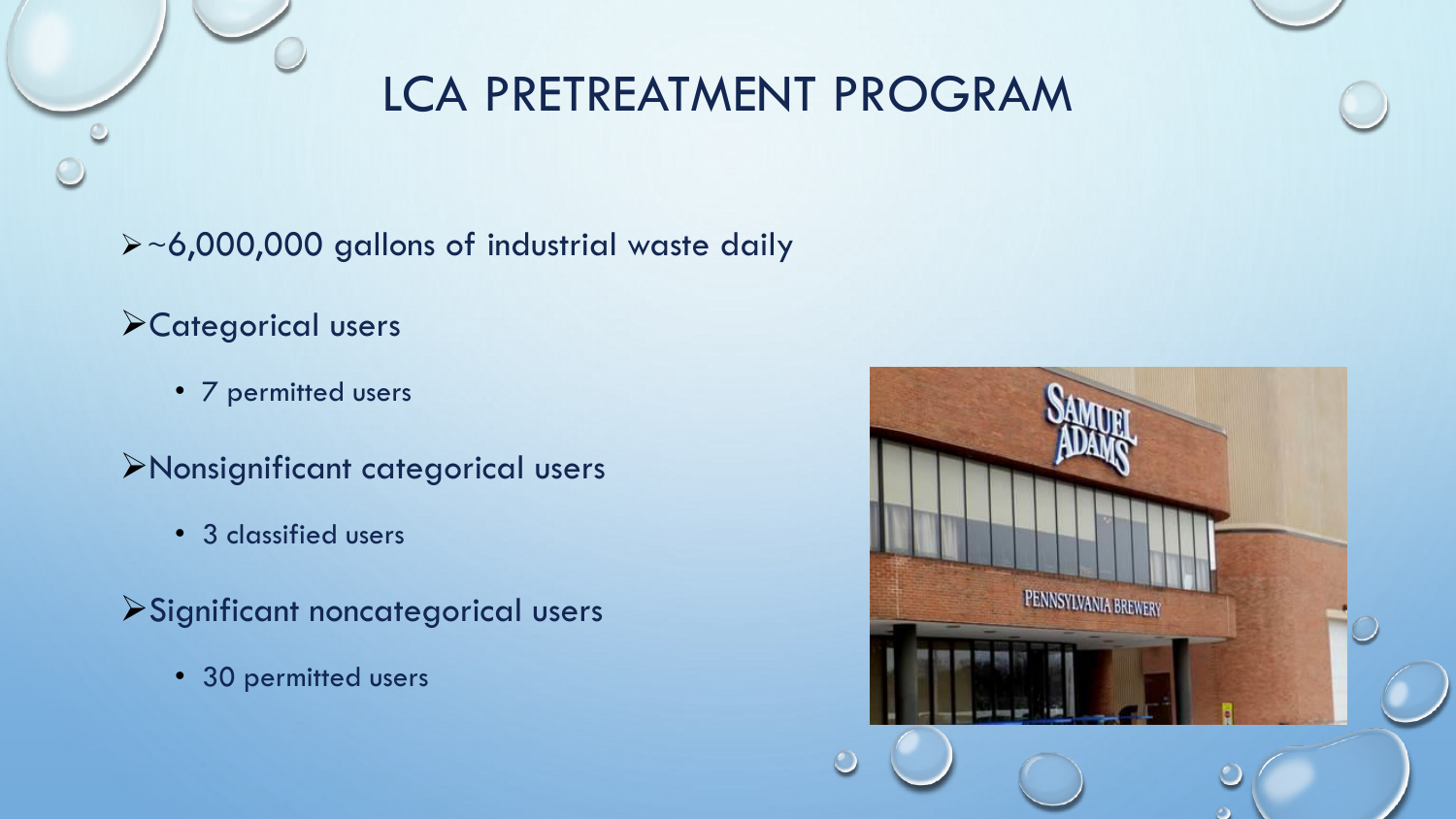# INDUSTRIAL WASTE PERMITS

#### **>Duration**

#### **>Ordinance**

- Right of entry
- Dilution is not acceptable
- Violations & penalties
- Criminal & civil liabilities
- General prohibitive standards
- Slug/Spill prevention control plan

#### Discharge limitations

- Local limits
- Categorical standards
- Sampling requirements/location
- Reporting requirements
	- Self monitoring reports
- Record keeping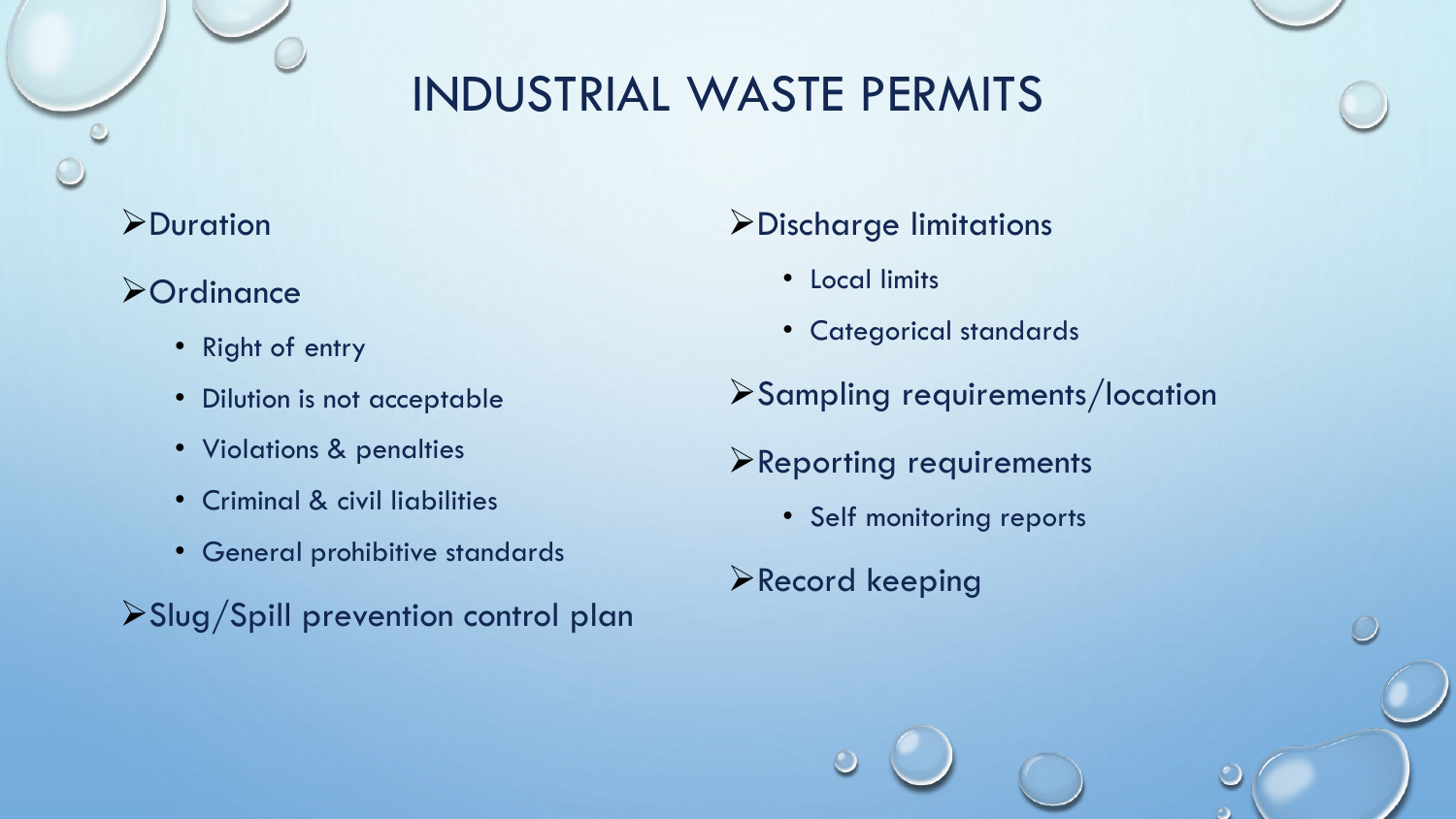# MONITORING & ENFORCEMENT

#### Self monitoring reports

- Frequency
- pH monitoring
- Flow monitoring

LCA sampling and analyzing

Annual inspection

Slug report



#### **>Violation**

• Response with explanation of noncompliance

### Significant noncompliance

- Monetary fine
- Publication in the newspaper

#### Compliance order

- Compliance within certain time
- Cease and desist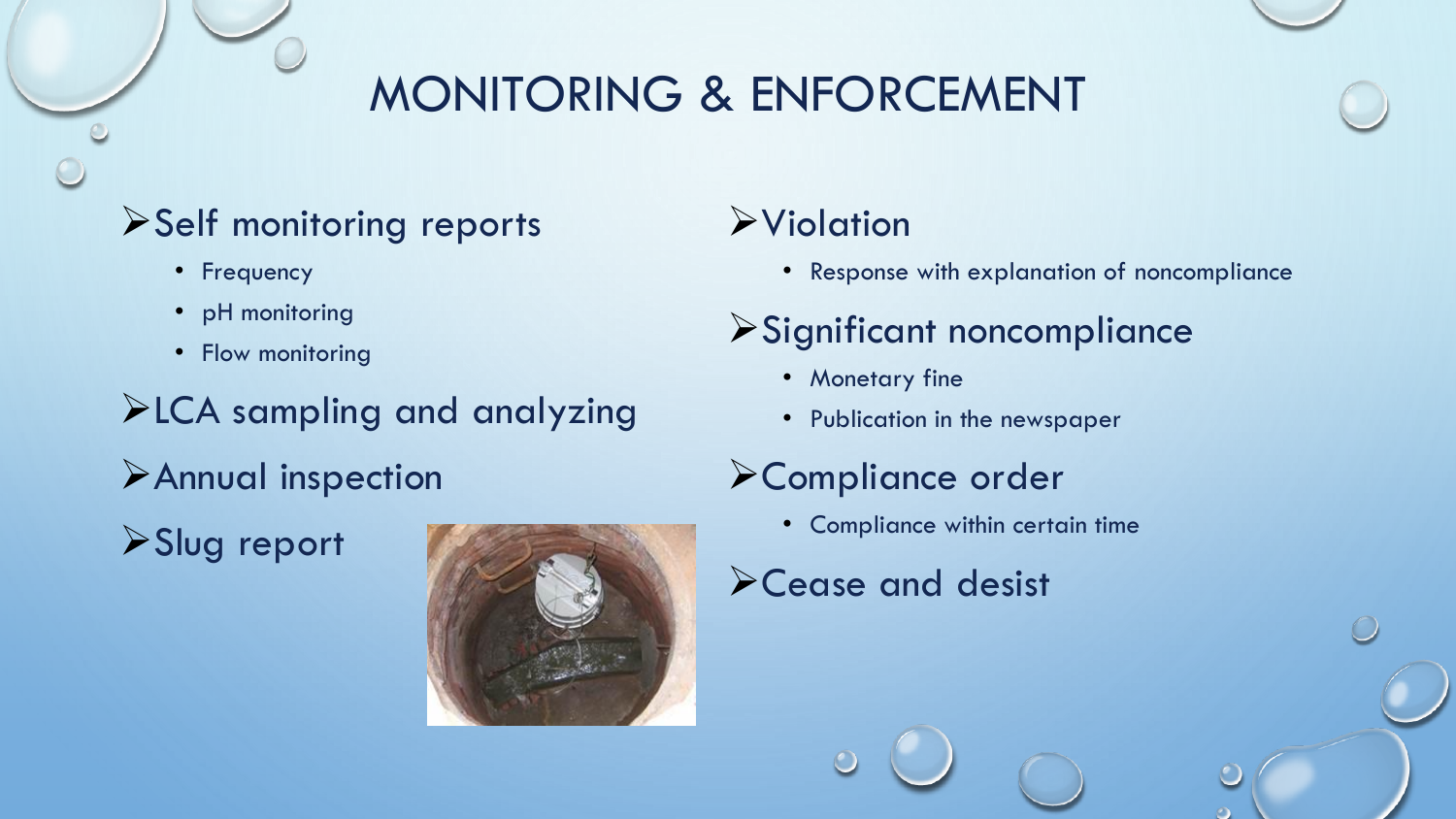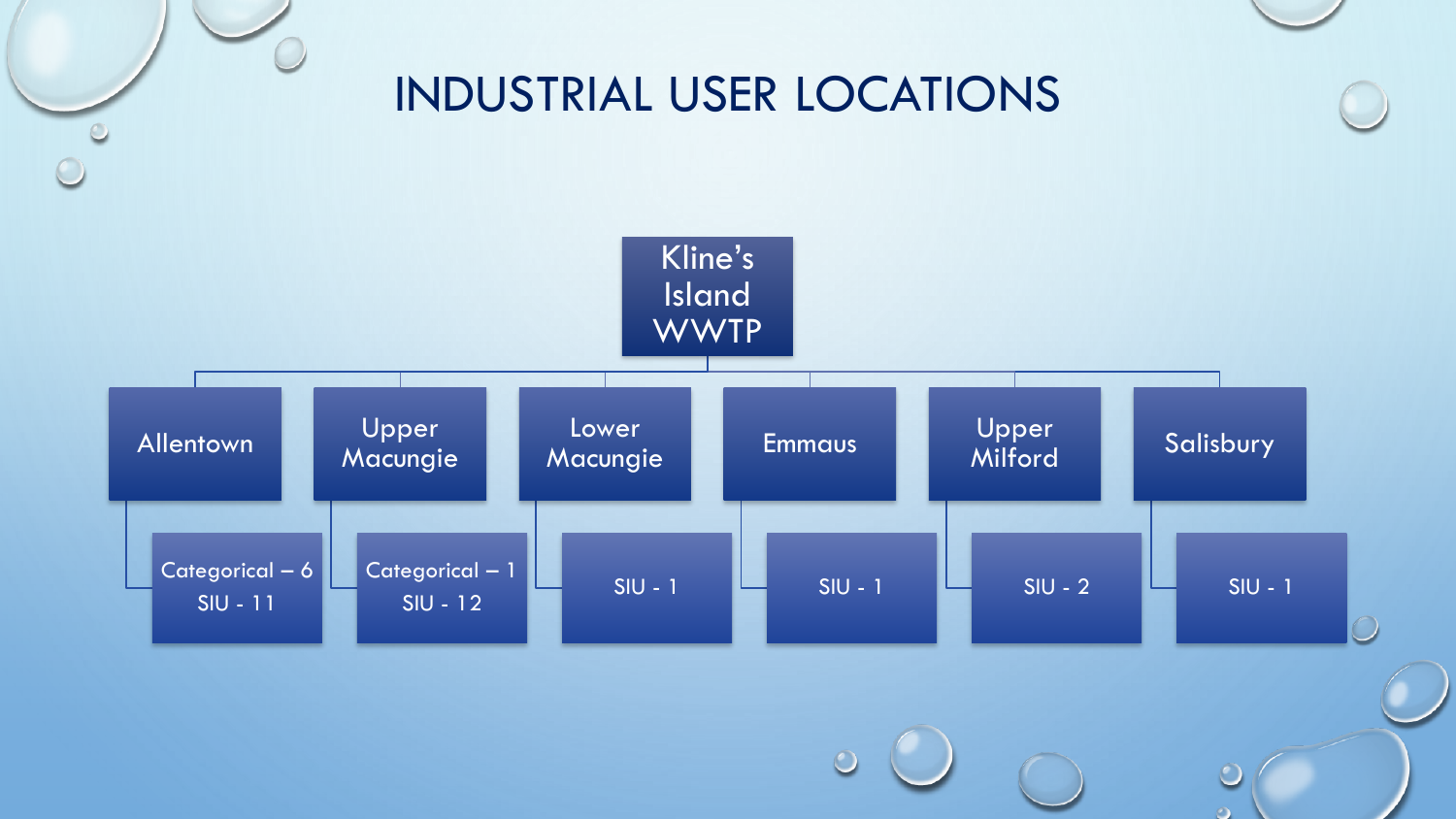# LCA PRETREATMENT PROGRAM

466 sampling events that generated over 2,900 laboratory results.

130 Self-Monitoring Reports collected and reviewed

**≻37 Industrial inspections conducted** 

13 Violations in 2016

**22 SNC violations in 2016**